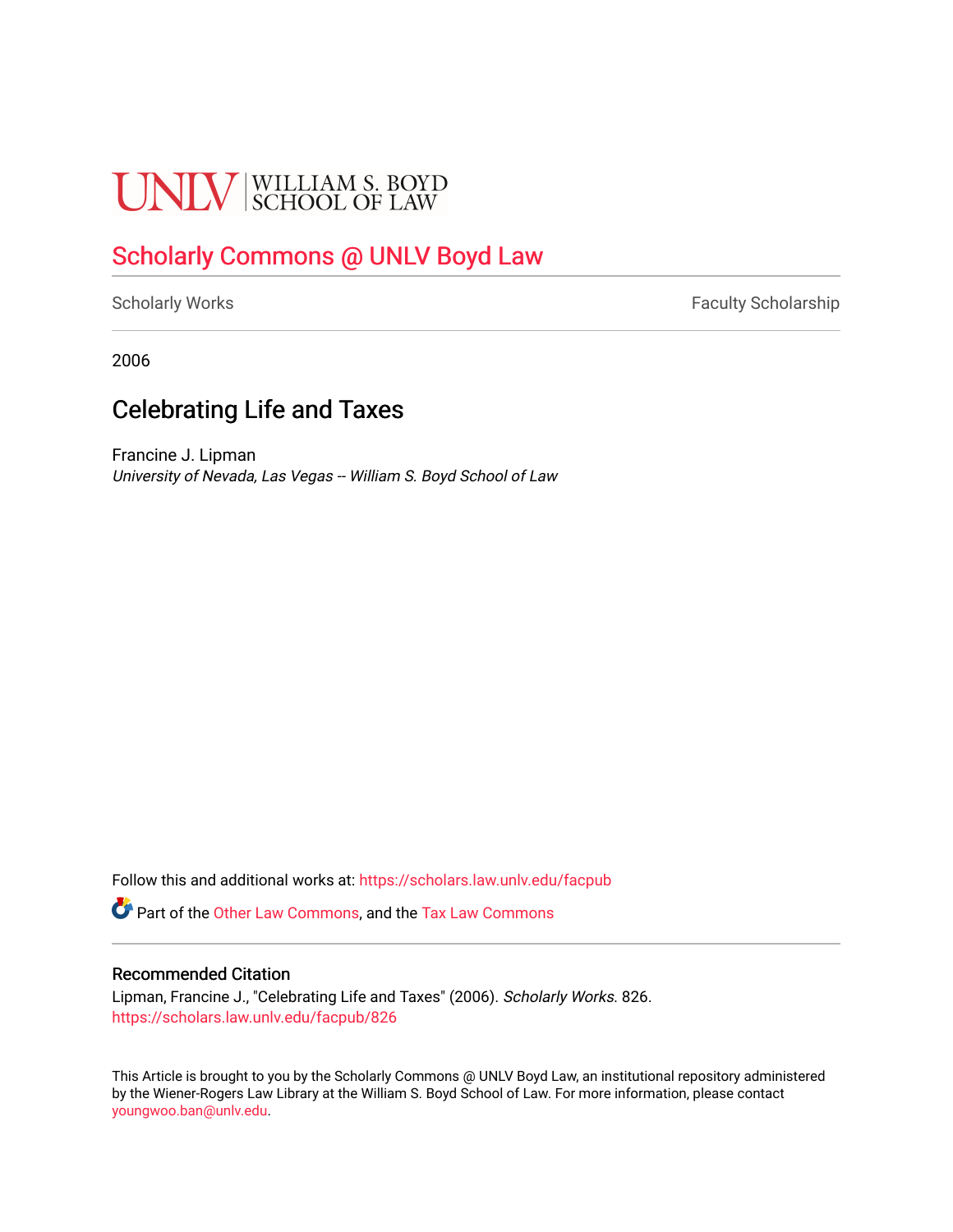### **CELEBRATING LIFE (CHAI) AND TAXES**

*by Francine Lipman \**

f you ask my law students, "What does Professor Lipman do?," they would respond without missing a word of their concurrent cell phone conversation "She teaches tax." While this might be one consequence of what I do, that is not my answer. You see, I have been doing the same thing for more years than I care to admit. I study tax law. The only difference between my side of the podium and my students' is that I have spent and will spend more time at the task.

Ironically, the deeper I dig into tax law, the darker and more disconcerting becomes the abyss of unanswered questions. More recently, even my simplest utterances sound like they end with a question mark. The ineluctability of aging and its concomitant badge of wisdom are riddled with uncertainty and pause for what cannot be undone and what will never be done, you see? This fall, I returned again to the classroom having learned the hard way that there is nothing certain about taxes or death.

Since completing my first tax class, I have been the family tax goddess. I started this role secure and confident despite my mother's persistent oy *veys!* and nonstop questions. As my credentials and billing rate increased, her concerns and the sophistication of the family tax issues decreased. If **I** was good enough for the Fortune 500, I was good enough for the Lipman Form 1040EZ. The compensation, however, remained the same: more food than I could ever consume and the use of the washer and dryer.

Over the years, I have necessarily gotten more and more involved with my parents' and grandmother's financial and estate planning and now handle their routine transactions. As the only non-doctor daughter, there was no competition to take over the family books and records and financial affairs. The estate planning readily emerged from the facts and circumstances.

My paternal grandmother, who was born in 1906, smoked until her eyesight started to fail, hated exercise enough to get notes from home excusing her from gym class, and loved to cook with generous spoonfuls of schmaltz (chicken fat, the Jewish substitute for lard), would likely predecease my parents. My father, who has lived his life surrounded by (and surrendered to) seven strong women, not surprisingly had smoked, drank, and over-eaten for decades. He would likely pass next. My mother, who NEVER smoked or drank and married the only man she had ever loved... who was always early to any appointment and never jaywalked or colored outside of the lines.. .who crossed every **"t"** and dotted every "i" and exercised and only used low salt margarine and raised three daughters to be strong career women-two doctors and a token (but necessary) accountant/ lawyer-would likely outlive us all.

But death and taxes are not that certain. In May 2003 my mother was diagnosed with colon cancer. Having fought and survived thyroid and breast cancer, we prepared my mother with the physical and emotional support to fight the terrifying battle against cancer again. The surgery was a success and her fifteen lymph nodes were clear, My mother healed quickly and went back to her exercise class as an official member of the semi-colon club.

Months passed and then a followup CAT scan (upon the insistence of my sisters the doctors) depicted a small tumor in her liver. I will never forget the look on my mother's face when the oncologist told her the cancer had metastasized and that she would not win this battle. He told her with the compassion of an ice cube that the only thing that he could do was extend her limited life span with chemotherapy. He promised only that the chemotherapy was certain to make her feel terrible. He asked her to go home and think about what she wanted to do and to call him when she had made her decision. Somehow we walked out of this nightmare into the waiting room surrounded by cancer patients, and we sat and hugged and cried rivers of tears. For my mother there was no decision to make, for more than seventy years she had embraced life and she would not, could not, stop now.

She fought her cancer like she lived her life—with courage, determination and passion. After thirty months of chemotherapy, she became a favorite patient and loved friend of the heroic oncology nurses. She even caused her oncologist to thaw and smile on occasion. Like the sign I posted on her refrigerator **...** she never, never, never gave up.

Irrespective of the facts and circumstances, my mother did not survive my father and grandmother. As we prepared for her funeral, I realized that despite a very hands on and logical, up-to-date approach to my family's financial and estate planning, I had made some misjudgments. Because neither death nor taxes are certain, I simply could not predict the future. For example, because I had assumed my mother would outlive my father, we elected to have him waive his right to a survivors' benefit, which increased my mother's monthly pension amount (while she was alive). We also named my mother rather than my father as the custodian of their granddaughters' educational IRAs. As typical of their generation, my father, rather than my mother, had whole life insurance policies. Rational decisions when made, but in hindsight not the best choices financially.

As I spent the summer settling my mother's rather simple and straightforward estate and rethinking and adjusting my father's and grandmother's estate plans, I learned several real world lessons. Even under the best of circumstances, settling the affairs of a decedent is an incredibly time-consuming, detail-oriented, complicated and emotionally exhausting process. Moreover, with my loss of confidence

ш

**<sup>\*</sup>** Chapman Univcrsity School ofLaw, **Orange, CA.**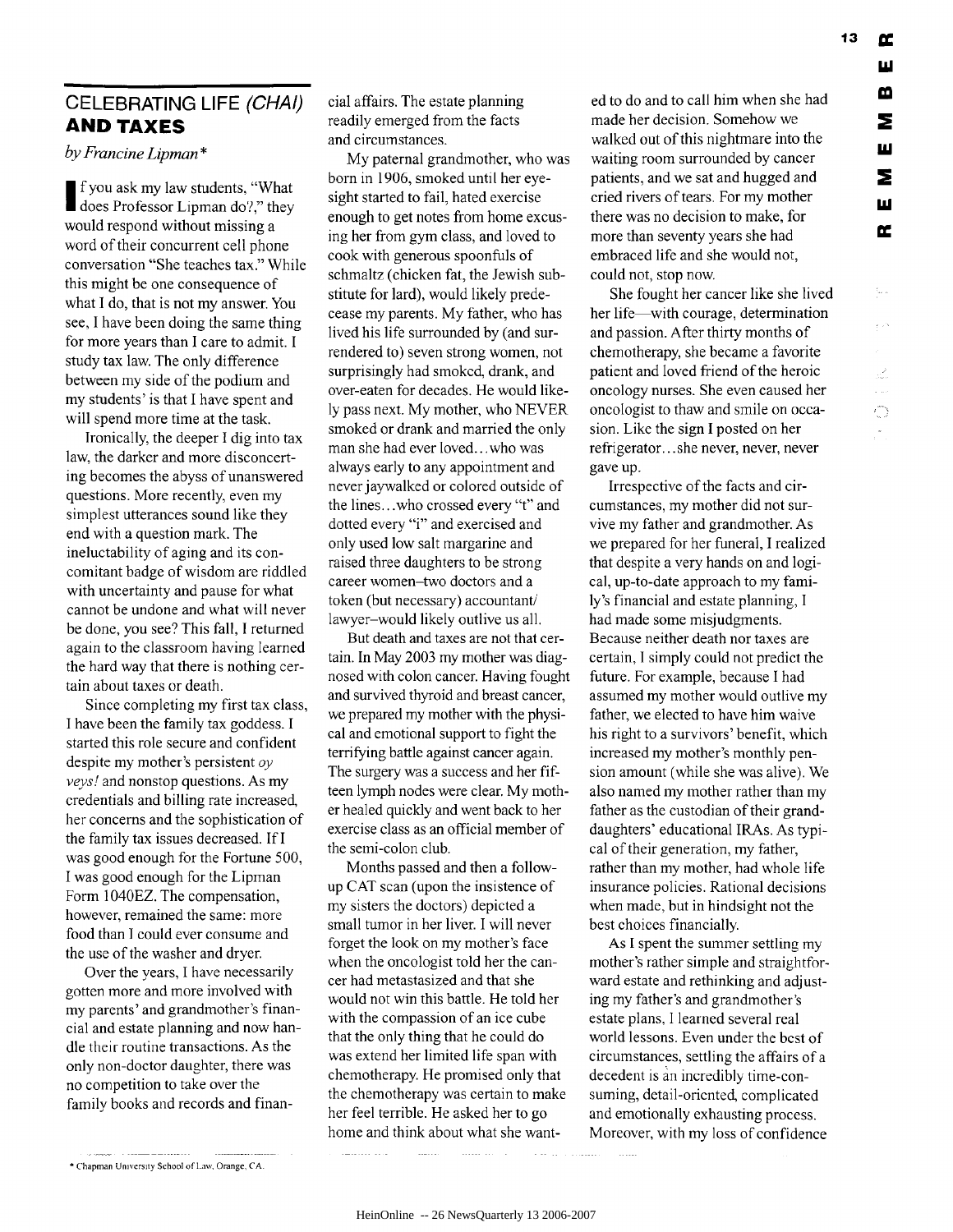$\zeta_{\rm in}$ 

in the certainty of death and taxes, I realized that a myriad of new issues had been presented.

My grandmother will be 100 in December. Her doctor reports that she has the body of a 70 year old and could very well live another five to ten years. Accordingly, providing for her nursing home care for the next decade versus living at home has become a center stage issue. I am now studying long-term care insurance, irrevocable funeral trusts and MediCal.

As a CPA/attorney/tax professor, I clearly have an advantage regarding researching and understanding the many legal and tax issues presented for financial and estate planning. However, for the typical family (even with assets less than the estate tax threshold ), there are many critical details to accumulate, sort and understand. These matters should not be put off until someone is diagnosed with a terminal disease. During the battle for life, focus should not be on death or taxes. The time to organize and arrange one's affairs is when one is celebrating life and not battling death.

#### **KEEP COMPLETE AND UP TO DATE RECORDS**

Because I had taken over my parents' and grandmother's financial planning years ago, **I** had a very good understanding about the details of their various financial accounts including the location of their safe deposit box and the access key. We also had a current list of everything that was in the safe deposit box, and **I** generally knew where all the important papers were located. I discovered that while my parents had copies of their birth certificates, they did not have a copy of their marriage certificate (for Social Security survivor's benefits) or the pink slip to their car.

Copies of historic income and other *(e.g.,* gift, property or business) tax returns (including any related correspondence), receipts for major appliances, details of life, property and health insurance coverage (renewal dates and periodic costs), vehicle registration and smog information, promissory notes, mortgages, lines of credit, and credit card liabilities are critical information. A list of monthly expenses *(e.g.,* utilities, newspaper, cable, insurance, Internet, cell phones) or copies of bills with addresses and telephone numbers might ensure that services that should be cancelled quickly to avoid unnecessary expenses can be timely handled. The same detailed records should be kept for income items *(e.g.,* Social Security benefits, IRA required minimum distributions, annuities, pensions) so that these benefits can be continued or cancelled, as the case may be, so that a survivor does not end up owing money that has already been spent or suffering onerous penalties for mishandling. Copies of credit reports can help with these types of inquiries.

Current, detailed records can be used for planning how to provide adequately for a surviving spouse and any dependents. Notably, these records must be kept out of sight so that they do not get into the wrong hands.

Detailed records of tangible personal property (other than vehicles) are rarely maintained. Writing down the story behind a loved one's treasures should be done so that the intimate memories and stories can continue to be recounted for generations. These details (described on *Antique Roadshow* as "provenance") can also help ascertain values if necessary. This applies even to personal property that has only sentimental value. My mother, grandmother (and great grandmother) saved countless embroidered hankies and elbow length gloves that certainly have romantic histories. Take the time to celebrate life by going through these treasures with your loved ones while they are healthy. Write down the stories, as well as who should receive the treasure in the far-off future, to preserve the family memories for eternity.

#### **DURABLE POWERS OF ATTORNEY AND ADVANCE HEALTH CARE DIRECTIVES**

Once my mom was diagnosed with terminal cancer, she resisted answering some of the very tough questions on her Advance Health Care Directive. This made it difficult to admit her to the hospital because only she could sign herself in and she was not in any shape to do that. It is easier to deal with these tough questions when one is not facing the painful reality of their pending application.

Given the strict privacy requirements for most personal information, it is difficult to handle any health or financial matter over the telephone or otherwise without the person being available to authorize the conversation or having an appropriate power of attorney on record. By the time you realize you need these documents, it is usually very challenging and costly to get them prepared, notarized and delivered in a timely manner.

### **THE STUFF OF EVERYDAY LIFE**

While funerals are for the living, families want to respect the wishes of their loved one. My mother never discussed her funeral, but she and my father have had burial plots since my grandfather passed in 1961 and in the Jewish religion funerals happen very quickly and are very simple (no flowers, music, embalming or elaborate caskets). It was important to my father to pick out Mom's casket, but he did not want to go alone. Contacting my mother's many friends and finding an available rabbi and site as quickly as possible was overwhelming. It was so important to us to make my mother proud. I rushed over to the neighborhood delicatessen and ordered too many trays of food, but could not remember my parents' home address even though I had lived there or visited for more than 30 years. Making these decisions and arrangements after

**CONTINUED ON PAGE 19**